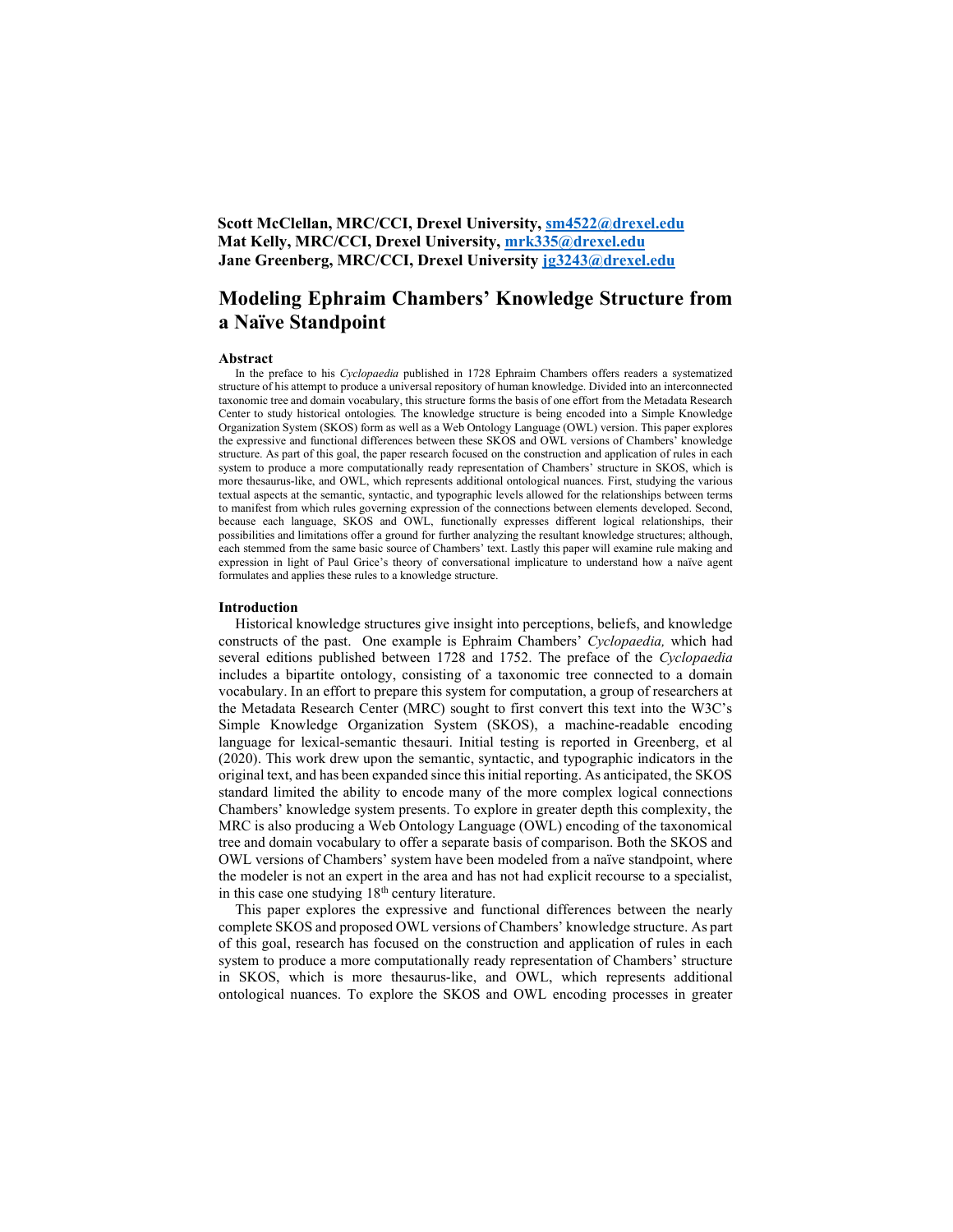detail, this paper will analyze the modeling and syntactic aspects. To understand better the relationship between modeler and vocabulary this paper will evaluate Paul Grice's theory of conversational implicature as a possible theoretical framework for naïve modeling. The sections that follow first give an overview of Chambers knowledge structure; next explore constructs of terminology; explore modeling of the thesaurus and ontology; and finally, introduce Grice's theory of implicature.

#### Overview of Chambers' Cyclopaedia

First published in 1728, Ephraim Chambers' Cyclopaedia attempted to gather the extant knowledge of the early  $18<sup>th</sup>$  century into a single volume. The work grew out of Chambers' desire to improve upon a previous encyclopedia produced by John Harris, Lexicon Technicum, which he worked on as an apprentice printer (Kennedy, 2013). The resultant work covers a wide range of subjects with entries similar to contemporary encyclopedias. To facilitate navigation of his work, Chambers offered a "Preface" that not only lays out his intentions for the overall project but also diagrams the various domains of knowledge he desires to represent. This knowledge map is divided into two separate but interconnected sections: first a *taxonomic tree* and second a *domain* vocabulary. The lowest nodes of the tree comprise the headwords for the vocabulary with a few exceptions (see Figure 1). The taxonomic tree bears similarity to Francis Bacon's "The Platforme of the Desygne" in Of the Advancement and Proficience of Learning, or the Partitions of Sciences, IX Books and was an inspiration for "Diderot's Tree of Knowledge." Chambers' iteration of the tree places "Knowledge" at the top level and sub-divides it into categories such as "Natural" and "Artificial" until reaching a level of granularity that results in a field of top concepts. He arranges and organizes the various aspects of the 47 top concepts he identifies to produce the domain vocabulary (Figure 2). Chambers offers a succinct, yet rich description of the goal of these two knowledge structures:

it will be here necessary to carry on the Division of Knowledge a little further; and make a precise Partition of the Body thereof, in the more formal way of analysis: The rather, as an Analysis, by shewing the Origin and Derivation of the several Parts, and the Relation in which they stand to their common Stock and to each other; will assist in restoring 'em to their proper Places and connecting 'em together" (Chambers 1728, ii).

This process focuses on the breaking down of knowledge and reconstituting it into individual domains, listed in the "Preface." The features, objects, aspects, etc. of the domains are then enumerated and allow users to reference individual terms which appear in the main text of the Cyclopaedia.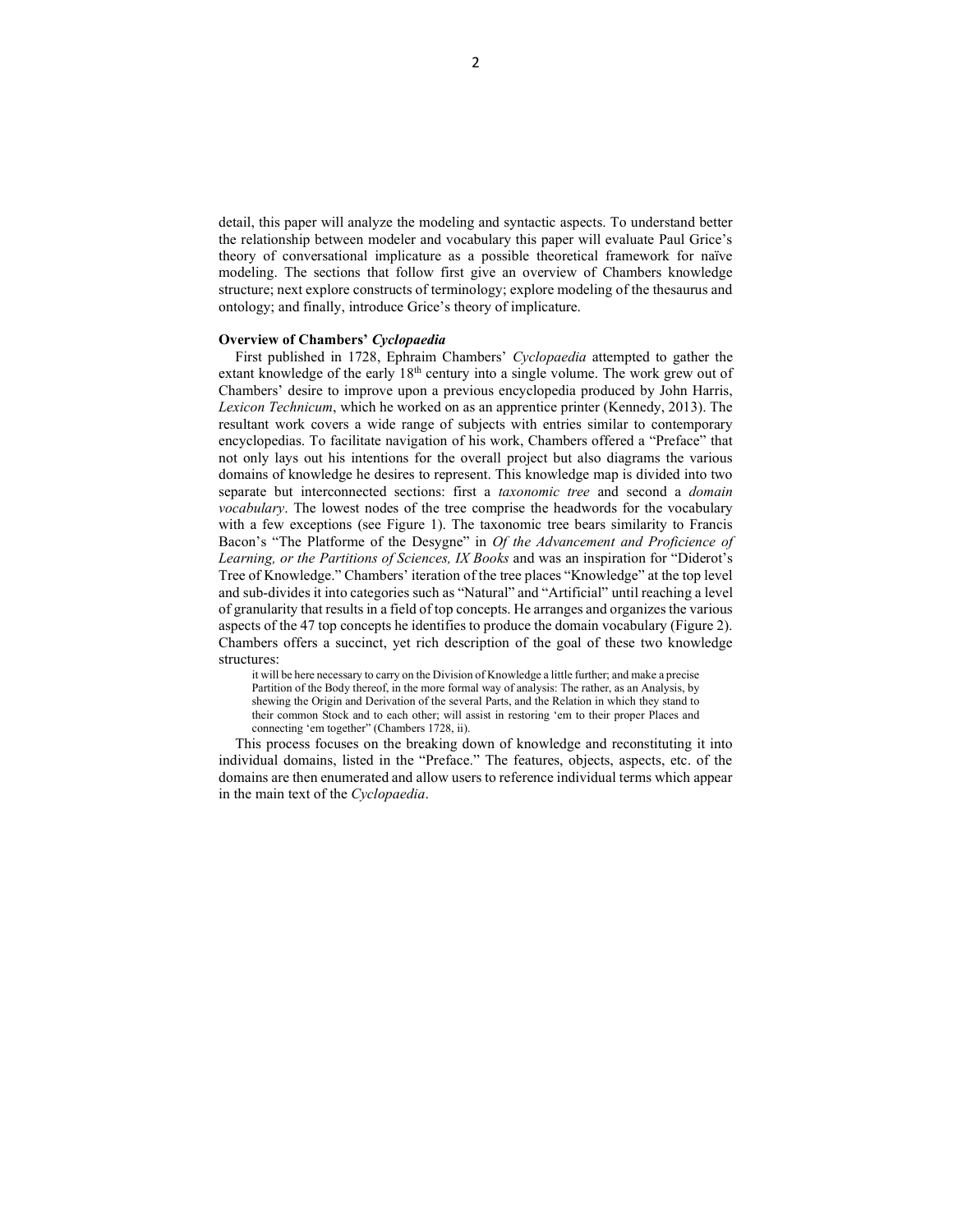

Figure 1. Taxonomic tree from Chambers' "Preface."

Figure 2. Example of domain vocabulary for "Minerology."

3 MINEROLOGY, or the Hiftory of EARTH; 1°, Its Parts, as Mountain, Mine, Mofs, Bog, Grotto; and their Phænomena, as Earth. quake, Volcano, Conflagration, &c. Its Strata, as Clay, Bole, Sand-&c. 2°, Foffils or Minerals, as Metals, Gold, Silver, Mercury, &c. with Operations relating to 'em, as Fufion, Refining, Purifying, Parting, Effaying, &c. Litharge, Lavatory, Pinea, &c. Salts, as Nitre, Natron, Gemma, Allum, Armoniac, Borax, &c. Sulphurs, as Arfenic, Amber, Ambergreafe, Coal, Bitumen, Naphtha, Petrol, &c. Semimetals, as Antimony, Cinnabar, Marcafite, Magnet, Bifmuth, Calamine, Cobalt, &c. Stones, as Marble, Porphyry, Slate, Asbeftos, &c. Gems, as Diamond, Ruby, Emerald, Opal, Turcoife, &c. Emery, Lapis, &c. whence Ultramarine, Azure, &c. Petrifactions, as Cryftal, Spar, Stalactites, Trochites, Cornu Ammonis, and the like.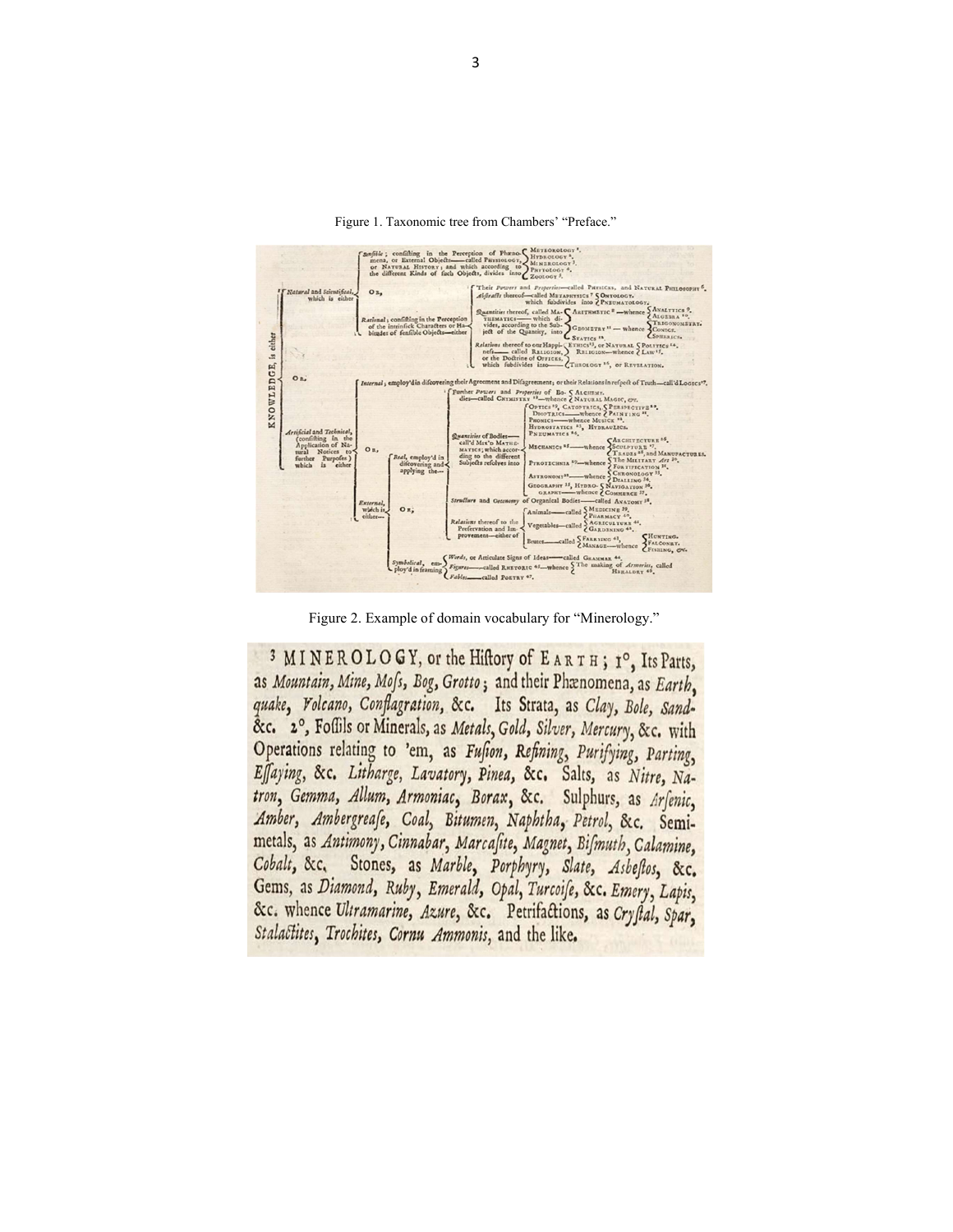### Terminology

The terms "subject matter expert" and "naïve" have variable and contested meanings. For the purposes of this paper, subject matter expertise relates to an individual's proficiency concerning the information under consideration and not that of their ability to model the subject. Similarly, the usage of the term "naïve" refers to the modeler's degree of understanding of how to express effectively the subject under consideration<sup>1</sup>. Both terms exist on a continuum with degrees of proficiency that range from the novice to the professional. The level of naivete regarding the modeling task could be influenced not only by one's own ability, but also by degree of access to a subject matter expert with which to consult. Other aspects that affect expertise are crossover skills obtained through coursework or employment experience which could influence a modeler<sup>2</sup>.

#### Modeling

Modeling Chambers' vocabulary took two separate approaches that are currently at different stages of completion. The SKOS thesaurus is nearing completion while the OWL ontology is in a much earlier stage of development. Both transformations of the vocabulary largely derive from a similar base set of concepts, the domain vocabulary, but the ontology specifically engages the taxonomic tree structure which presents several distinct conceptual issues to overcome. In its attempts to engage both of Chambers' knowledge structures, the ontology enunciates both the class constructions and relationships between and across categories of knowledge. Work on the thesaurus continues that described in Greenberg et al. (2020).

## Thesaurus

The thesaurus transformation project occurred in several distinct phases that each allowed for progressive refinement of Chambers' vocabulary. To structure the thesaurus, we followed the guidelines in ANSI/NISO Z39.19-2005 (R2010), "Guidelines for the Construction, Format, and Management of Monolingual Controlled Vocabularies." The first phase involved the basic sorting of headwords and associated terms into a spreadsheet, which were then compared with images from the "Preface." The most notable textual features of the vocabulary are typographic that evince shifts in font style between roman and italic, the use of dashes, the shorthand "&c." for et cetera, and the occasional use of numbered lists. These features each described aspects of the hierarchical organization within a conceptual framework, a fact that Chambers himself describes as, "EVERY Word is supposed to stand for some Part, or Point of Knowledge" (vi). With the exception of headwords and introductory equivalent terms, which have a distinct descriptive function, most of the words that appear in italic font refer to concepts that can be located within the Cyclopaedia while words or phrases in roman font serve a

<sup>&</sup>lt;sup>1</sup> This usage differs somewhat from Beghtol (2003) which describes naive classification systems as follows, "In contrast to information retrieval classification systems that support an environment in which searchers look for recorded knowledge, naïve knowledge discovery classifications support a scholarly environment in which new questions are expected to be asked of primary research materials" (p. 65). Chambers' system is already quite well formed, but the means of transforming it into a contemporary knowledge organizing system is somewhat different. The work on the OWL ontology might engage with this topic but is ultimately outside the scope of this paper.

<sup>&</sup>lt;sup>2</sup> I drew upon work in classical languages, English grammar, and prior experiences in the editorial field while working on Chambers' domain vocabulary.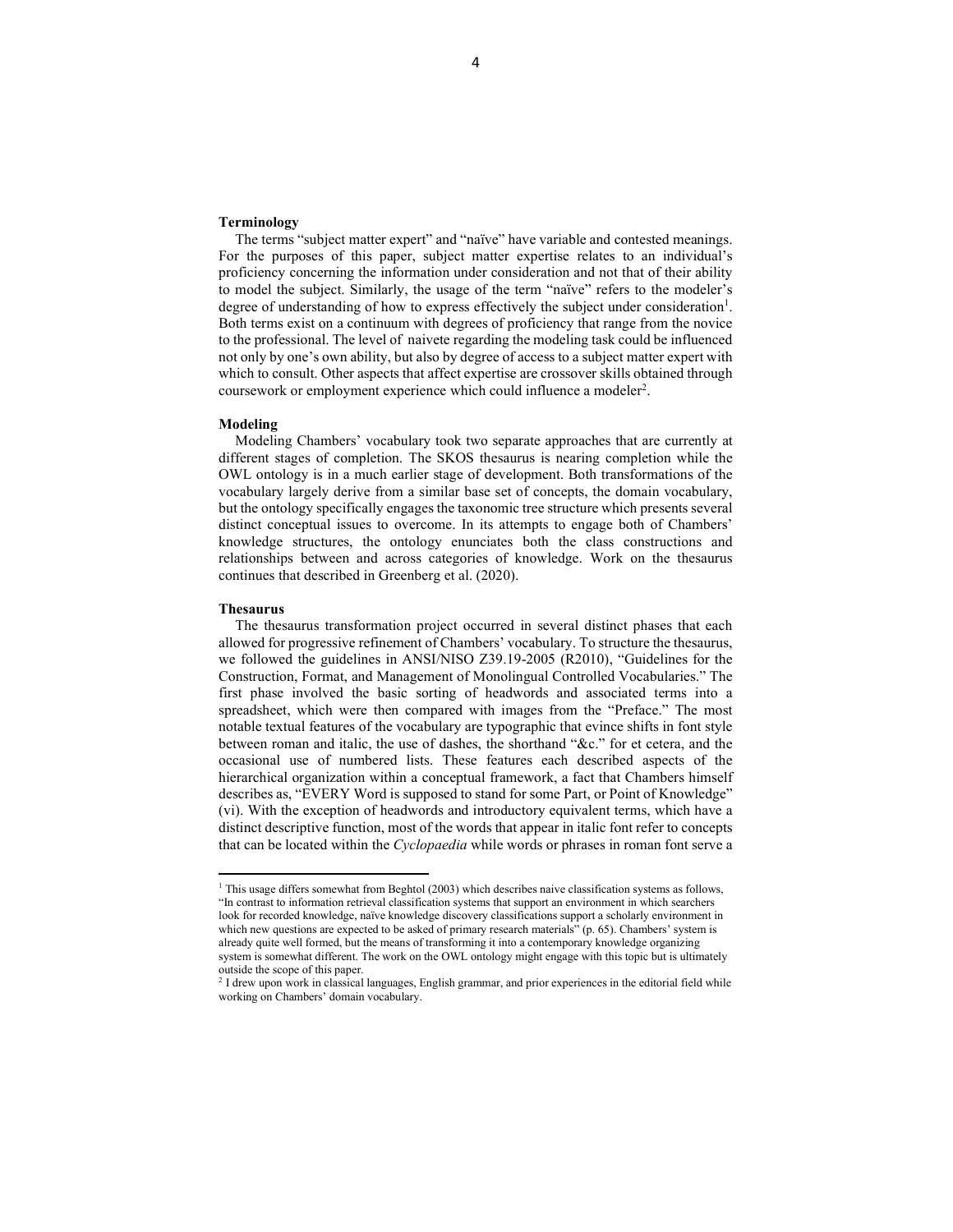connective function, such as introducing a subcategory or aspect of the term under consideration as with the term "Law" which contains "publish'd in Act, Statute, Charter, Rescript, Constitution, Decretal, Senatus-consultum, Pragmatic Sanction, &c." (iv).

Moreover, in initial discussions, it was decided to treat such categories as facets of the headwords and represent them hierarchically. To terminate lists, Chambers often employs either a single period or the "&c." notation that generally denotes the shift to a new facet or else a possible separate grouping of concepts within a facet. Determining how to handle such shifts relies upon the associative relationships between terms before and after such breaks. Definitive shifts between ideas within a domain are often signaled by a long dash, space permitting, that is sometimes shortened at the end of a line. This latter notation is less common than other typographic conventions. As an example, in the Theology domain, Chambers uses the long dash to identify the shift between terms related to specific religions. These typographic elements allowed for quick identification of the structure within individual domain vocabularies.

And yet typography displays limits when the thesaurus model requires more meaningful or else more nuanced connections between concepts to be made, which the text constructs via a semantic framework. As seen with the earlier example from Law, the shift can be seen in font style, but the substance of the shift is conveyed through the meaning of published in which then controls the succeeding terms. Some of these terms are nested in a fashion to produce a specific order, such as in the term Geometry the description of measurements which are then connected to tools that make them. These semantic notations allow for thesaurus connections such as broader term (BT), narrower term (NT), and related term (RT) relationships to take shape. The internal semantic structure of domains tended to follow a specific pattern where Chambers introduced after the headword either an alternate name for the domain which was indicated by the word "or," or else he denoted the areas studied using the word "including." To capture as much information as possible, the alternate name or area under consideration was listed and the individual aspects, often denoted by small capital letters, were separately listed as either related or broader terms depending on whether they were standalone concepts or functioned as broader concepts within the overall structure. Facets within the individual domain areas developed from a range of syntactic and semantic cues. Internally Chambers used connective phrases not only to shift between topics but also to register instances, e.g., the word "as" is often utilized for such transitions.

Taken together, the structural features allow for Chambers to express series of highly idiosyncratic facets that often reflect the complexity of a domain and the absolute size of its terms. Moreover, while some specific facets seem to recur, e.g., "Operations," and have an implicit similarity they acquire contextual aspects from the domain in which they appear, a geometric operation bears little resemblance to medical one. Disambiguation of concepts, i.e., identical words which appeared under multiple terms, was the final operation performed on the vocabulary, where individual terms were cross referenced with their full definitions in the main text of the Cyclopaedia. Comprising approximately 250 concepts, this was the most semantically oriented aspect of the project that required a deeper engagement with Chambers' intended meaning. Terms that were used identically or whose semantic dissimilarity was slight were merged together, while others were differentiated by the domain in which they appear.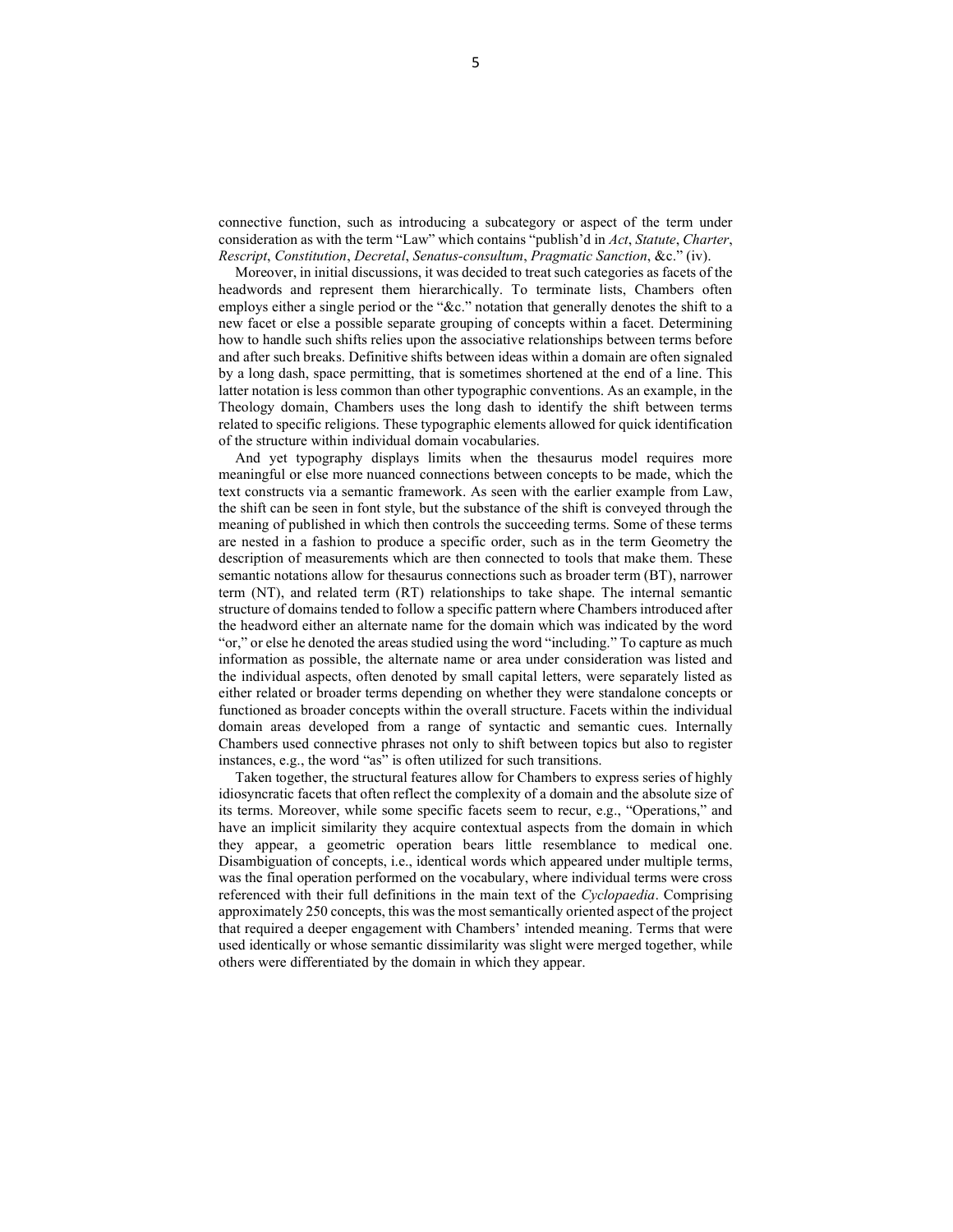## **Ontology**

The facet structure and subcategorization process to produce the thesaurus underpins one element of the expected ontology; while engagement with the taxonomic tree forms the second primary element. Chambers' bifurcated knowledge structure offers up several possibilities and hazards. Working top down from the taxonomic tree, a variety of more traditional Aristotelian categories emerge that Frické (2012) characterizes as Aristotelian-Linnaean, displaying "JEPD (jointly exhaustive pairwise disjoint) property and it is possessed by Aristotelian classifications. [If JEPD holds for the leaves of a tree, it also holds for all the child nodes for any of the internal, non-leaf, parent nodes within the tree.]" (168). The tree structure encapsulates abstract categories that situate individual domain categories relative to each other within a universal structure which stems from "Knowledge," and the tree itself displays the JEPD property.

Two possible routes exist for modeling this structure. The first is to directly map Chambers' knowledge structure into an ontological one, e.g., where owl:thing is equivalent to chambers:knowledge and proceed down each branch. This interpretation of the taxonomic tree retains the greatest fidelity to Chambers' initial conception of knowledge and would integrate well with the lower-level domain ontology. However, there is the possibility of logical inconsistencies being introduced with identical terms at the lowest levels appearing in multiple branches of the tree, violating the jointly exclusive, pairwise disjoint structure. A second option for modeling the branches involves constructing axioms that describe the features and logical structure of the different levels of knowledge. This method allows for a much more descriptive ontology that can accommodate possible exceptions that occur at lower levels by producing a more polyhierchical framework. This approach also attempts to leverage the description logic features of the OWL standard possibly to enhance the use of the structure as a more general classification mechanism.

#### Implicature

Implicature, generally, describes a theory that attempts to understand how participants in a conversation construct meaning from each other's statements, understanding what is implied based upon not only the statements but also context, tone, environment, etc. In "Logic and Conversation," Paul Grice describes the process as an attempt to understand problems expressed in natural language which cannot be equated to formal logical arguments (1989, 23-24). Given the relative lack of subject matter expertise of the primary modeler for this project, constructing a useful thesaurus and, as yet, framing a coherent ontology have presented unique challenges. One possible framework that helps to elucidate the relationship is Paul Grice's theory of implicature, which traditionally applies to participants navigating meaning in a conversational setting. Given the absence of a second conversant, i.e., Chambers himself, implicature might offer limitations for how extensively meaning can emerge outside of the ability to clarify his statements. Grice further describes the theory as follows, "Our talk exchanges do not normally consist of a succession of disconnected remarks and would not be rational if they did. They are characteristically, to some degree at least, cooperative efforts; and each participant recognizes in them, to some extent, a common purpose or set of purposes, or at least a mutually accepted direction" (Grice 1989, 26). Implicature requires the actors to participate in the exchange as a series of enunciations that each side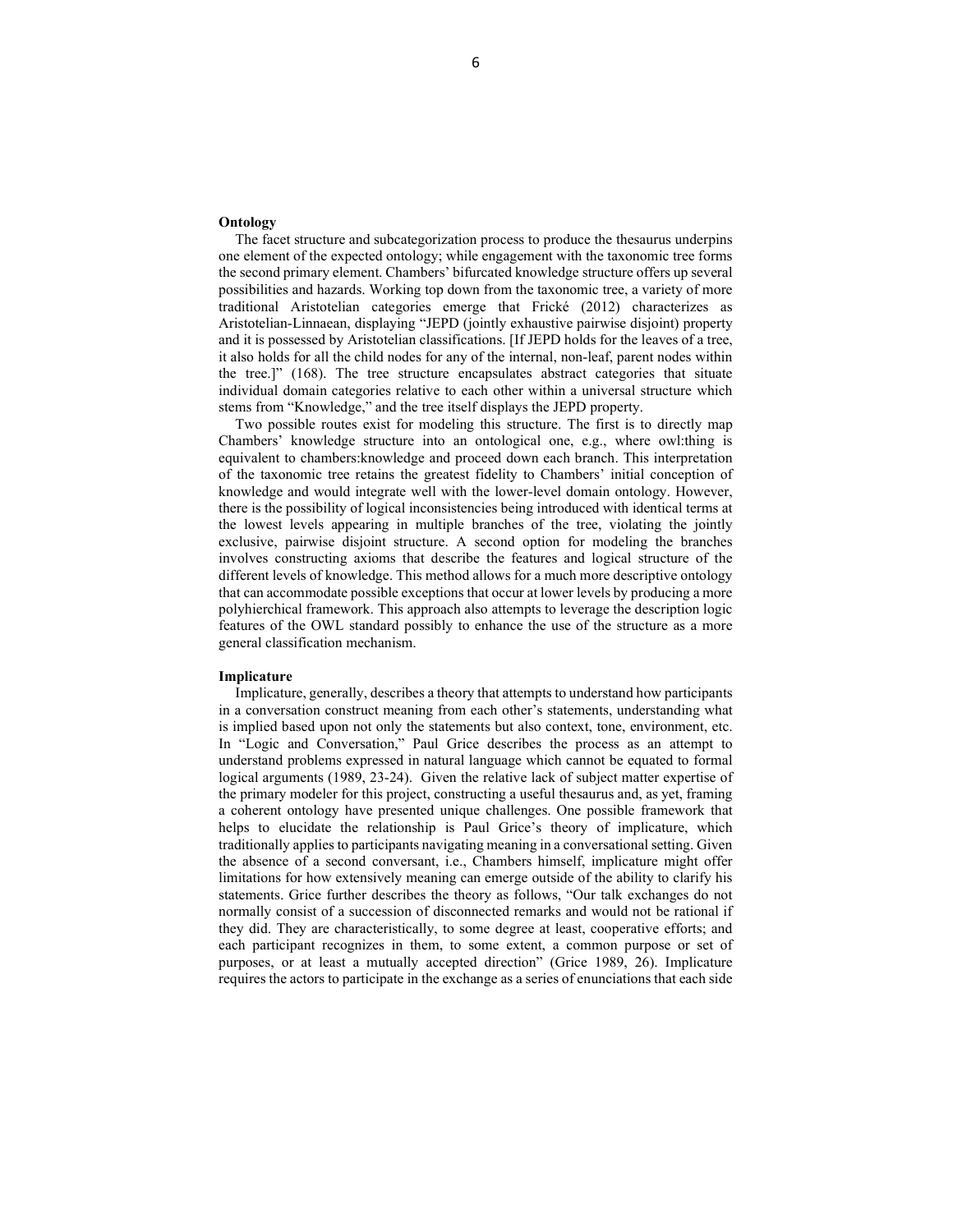attempts to navigate. In the case of a written text, one of the primary questions is whether the text can stand in for a speaker, in our case could the modeler and Chambers be engaged in a conversation, with each bringing their own assumptions to the information at hand? In fact, Grice's texts leave open the possibility for exchanges, in the form of "utterances," to be produced under a variety of circumstances that may even include nonverbal acts (1989, pp. 92, 118). If we extend this to include textual objects such as Chambers' vocabulary list, the goal of the modeler is to develop a viable knowledge structure that represents the intentions presented by the author.

One particular approach that Grice recommends is a "Modified Occam's Razor, Senses are not to be multiplied beyond necessity"  $(p, 47)$ . This focus on engaging the language only insofar as what is given within the particular context lends itself to a highly limited interpretive view of language, which attempts to stem the proliferation of meaning beyond what one hears, or in this case reads. In the Chambers' vocabulary the concepts themselves are fixed elements and mostly lack innate meaning3 within the context of the domains presented beyond their capacity to offer a link to information within the greater *Cyclopaedia*. The words that provide meaning within the domains are notably the connective phrases noted in the earlier sections on modeling. Modeling Chambers' text required situating these phrases in relation to both the overarching domain and in relation to other phrase structures within the domain, but it is a functional understanding that is gained to determine how concept groups fit together rather than constructing an interpretive apparatus from without the text. In rare instances, connections were interpolated when a noticeable shift had occurred, e.g., in the "Heathen" grouping from Theology that shows distinct a distinct shift from "gods" to a separate aspect that was considered different enough to add interpolate a heading for rites (see Figure 3). In this situation the shift in senses of the concepts either warranted a synthetic heading or else placing the terms in direct relation as narrower terms to Heathen. Because there was precedence for a facet called rites under the Christianity group, Chambers' intention, while unstated, seems clear. However, locating such shifts relies upon the modeler noting them, which often necessitates attention to word forms, e.g., shifts from plural to singular.

Figure 3. Note that "Gods" was considered to conclude at "Genius" and a transition for Rites was interpolated as beginning at "Apotheosis."

Heathen; Their Idolatry, Theogony, &c. Their Gods; Penates, Lares, Lemures, &c. Panes, Sylvans, Nymphs, Tritons, &c. Demi-god, Hero, Fortune, Deftiny, Damon, Genius, &c. Apotheofis, Sacrifice, &c. Feaft, Luftration, &c. as Eleusinia, Saturnalia, Cerealia, &c. Minifters there-Lugration, &c. as Evenima, Sararman, Ceremin, Cec. Sames ;<br>olympic, Ifthmean, &c. Divination, Oracle, Pythian, Sibyl, &c. Au-<br>gur, Aufpex, &c. Temple, Fane, Pagod, &c. Sects; as Banians, Bramans, Sabaans, &c.

<sup>&</sup>lt;sup>3</sup> The typographic and syntactic forms of the concepts can denote subtle shifts between or within facets. Also, obvious changes in subject matter within a domain should prompt some reflection by the modeler; however, there are often other markers which denote a shift, such as the terminal &c. or simply a period.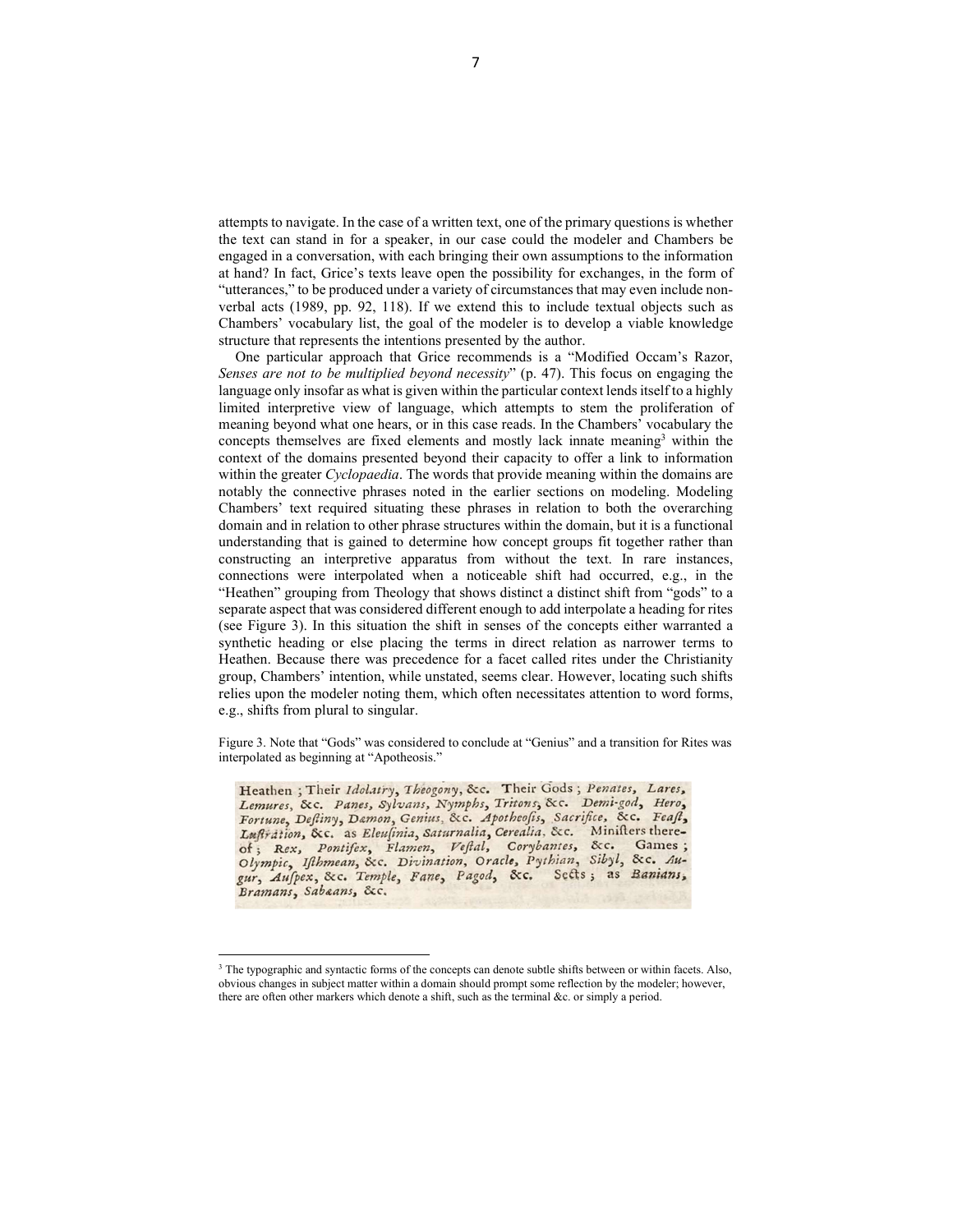## Discussion and Analysis

Modeling Chambers' vocabulary has presented a variety of issues that have primarily focused on the construction of the thesaurus. At a basic level the text offers a highly structured set of terms which forms the basis of a SKOS thesaurus that can be used for computational and automatic indexing purposes. The process of transforming the vocabulary focused heavily on how modeler and text interact.

One aspect which requires some further examination is the use of implicature for constructs outside of the more basic thesaurus construction. Implicature seems to envision a controlled set of circumstances and conventions between two parties to make sense of the others' intended meaning. Thesauri express a rather narrow set of relationships among concepts, which can be understood by an author's conventions, such as syntax and typography. But implicature might be tied heavily to complexity of the resulting knowledge structure. Given the preparatory work done on the ontology of Chambers' whole knowledge structure, implicature helps to form the basic classes which map closely to the facets. However, to model the taxonomic tree and the connections to the domains a more interpretive approach may be necessary which requires more hermeneutic features. The reason for this is twofold. First the level of abstraction necessary for metamodeling ideas means intuiting structures which may exceed the author's intention, e.g., features or trends noticed by the modeler but not explicitly or implicitly suggested by the text. Second, the structure of an ontology may invite the use of polyhierarchies or even utilize aspects of external ontologies to classify concepts whose logic exists without the knowledge organization at hand. Ultimately the thesaurus allows for a greater degree of fidelity to the text while an ontology offers a more expressive conceptual view of knowledge structure because it engages the taxonomic tree.

In conjunction with the role of implicature the twin concepts of naivete and subject matter expertise become somewhat problematic. Subject matter expertise displays a high degree of variance for modeling a vocabulary such as Chambers. A greater degree of proficiency would probably locate connections or understand Chambers' intentions better than a naïve modeler. But what this paper shows is that modeling occurs along a wide range of skills which are attuned to different aspects of the vocabulary. Attention to structural features and syntactic elements of the text, in this case, have an outsized influence on the capacity to locate facets and features of the vocabulary. Moreover, naivete in regard to the subject at hand, here 18th century literature, might be offset by adjacent skills in language, science, classical literature, or associated literature studies. In the case of Chambers' vocabulary, subject matter expertise in information science was readily available, but access to an 18th century literature scholar was limited. Regardless, a tool such as implicature might enhance outcomes of vocabulary modeling for more basic structures if only to provide individuals working with the text a sense of connection with material that might be alien.

#### Conclusion

The research presented here explored the Chambers' ontology and to make it machinereadable. Overall, the work shows the complexity for a naïve modeler to implement an effective machine-readable thesaurus or ontology. Further steps in this project include the completion of the thesaurus and the ontology. For the former, there are minor